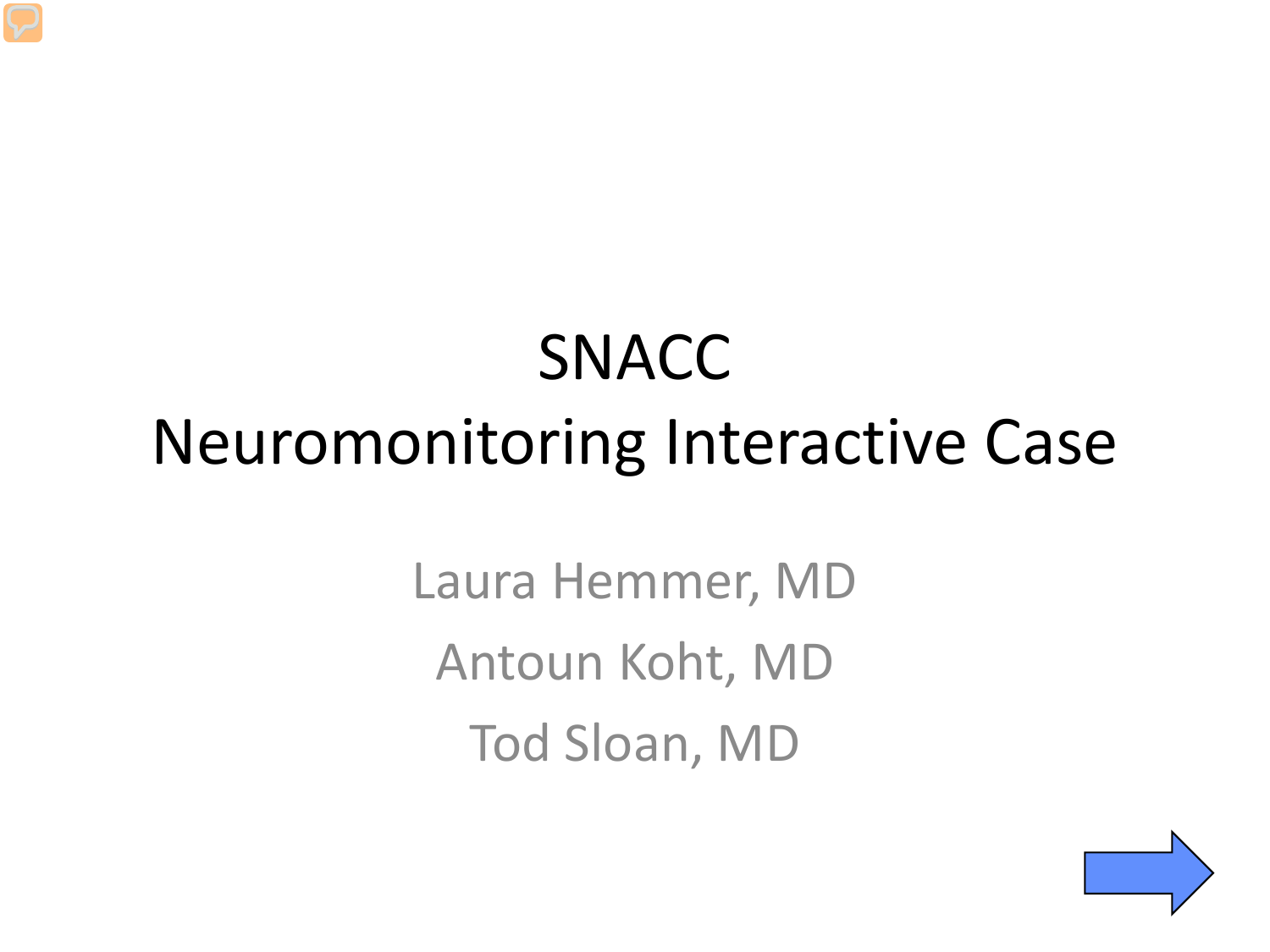<span id="page-1-0"></span>83 yo woman with h/o HTN, prior CVA without residual deficit, and right breast CA s/p resection and chemotherapy presents for L3-L5 posterior spinal fusion by orthopedic spine surgery.

Neuromonitoring with SSEPs and EMG is planned by the surgeon.

## **For SSEPs, what extremities should be monitored for this surgery?**

- **A. [Right and left lower extremities only](#page-2-0)**
- **B. [Right and left upper extremities only](#page-3-0)**
- **C. [Right and left upper and lower extremities](#page-4-0)**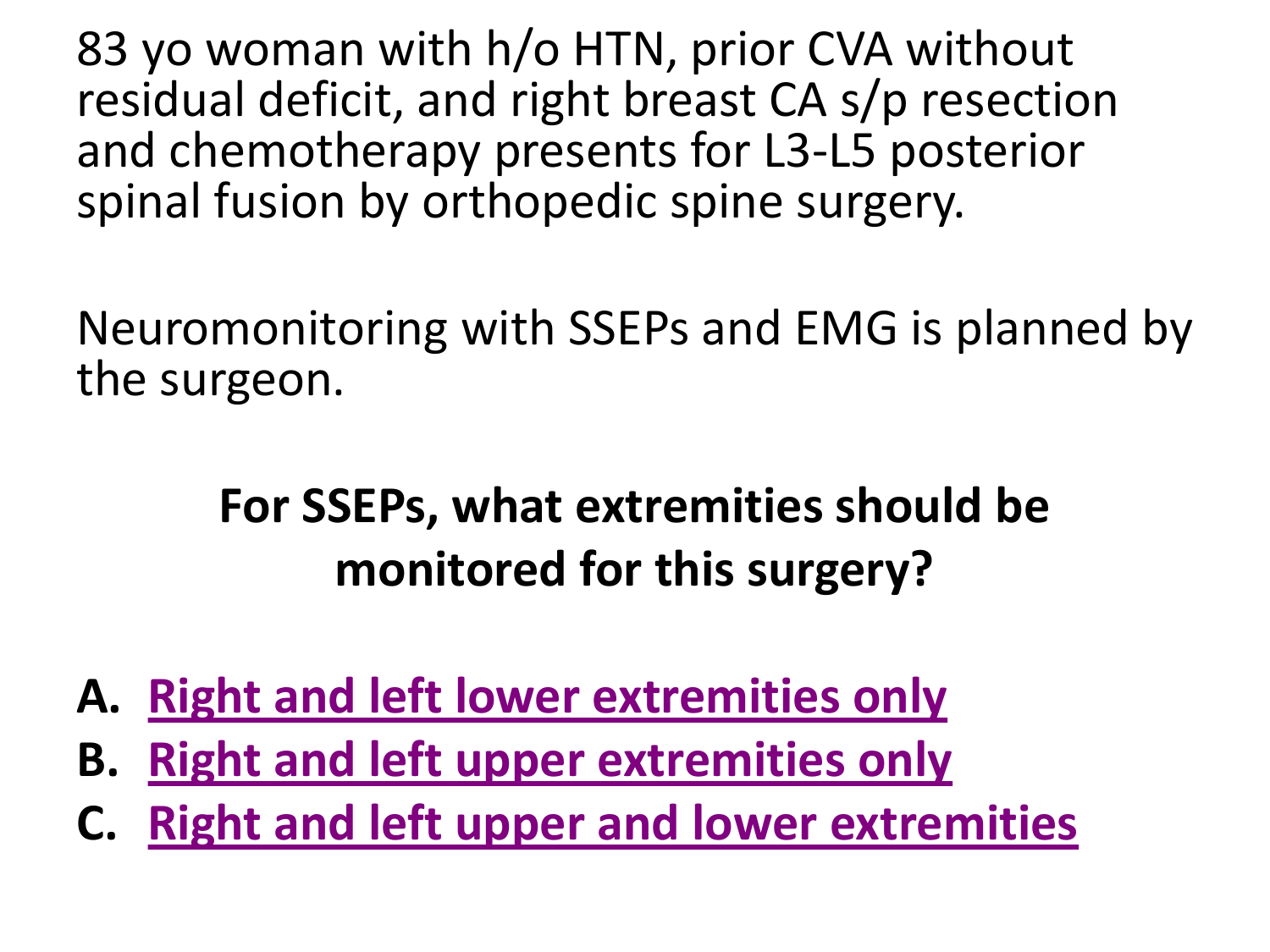#### <span id="page-2-0"></span>**A. Right and left lower extremities**

The lower extremities should be monitored, since, for lumbar surgery, these are the extremities most at risk for neurological trespass. However, there is a more complete answer…



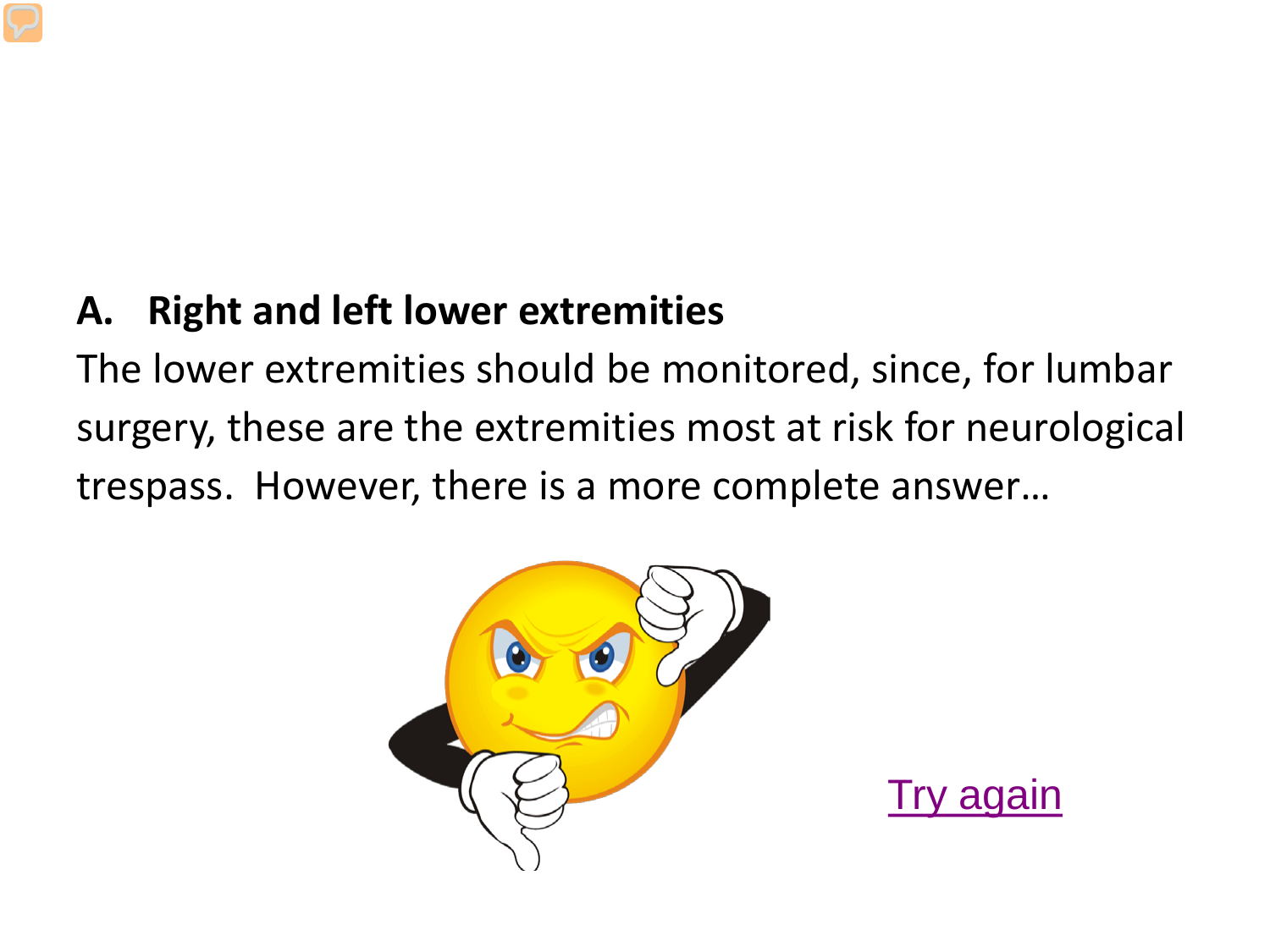#### <span id="page-3-0"></span>**B. Right and left upper extremities**

Perhaps the bilateral upper extremities should be monitored, but these are not the primary extremities at risk from this surgery. There is a better answer.



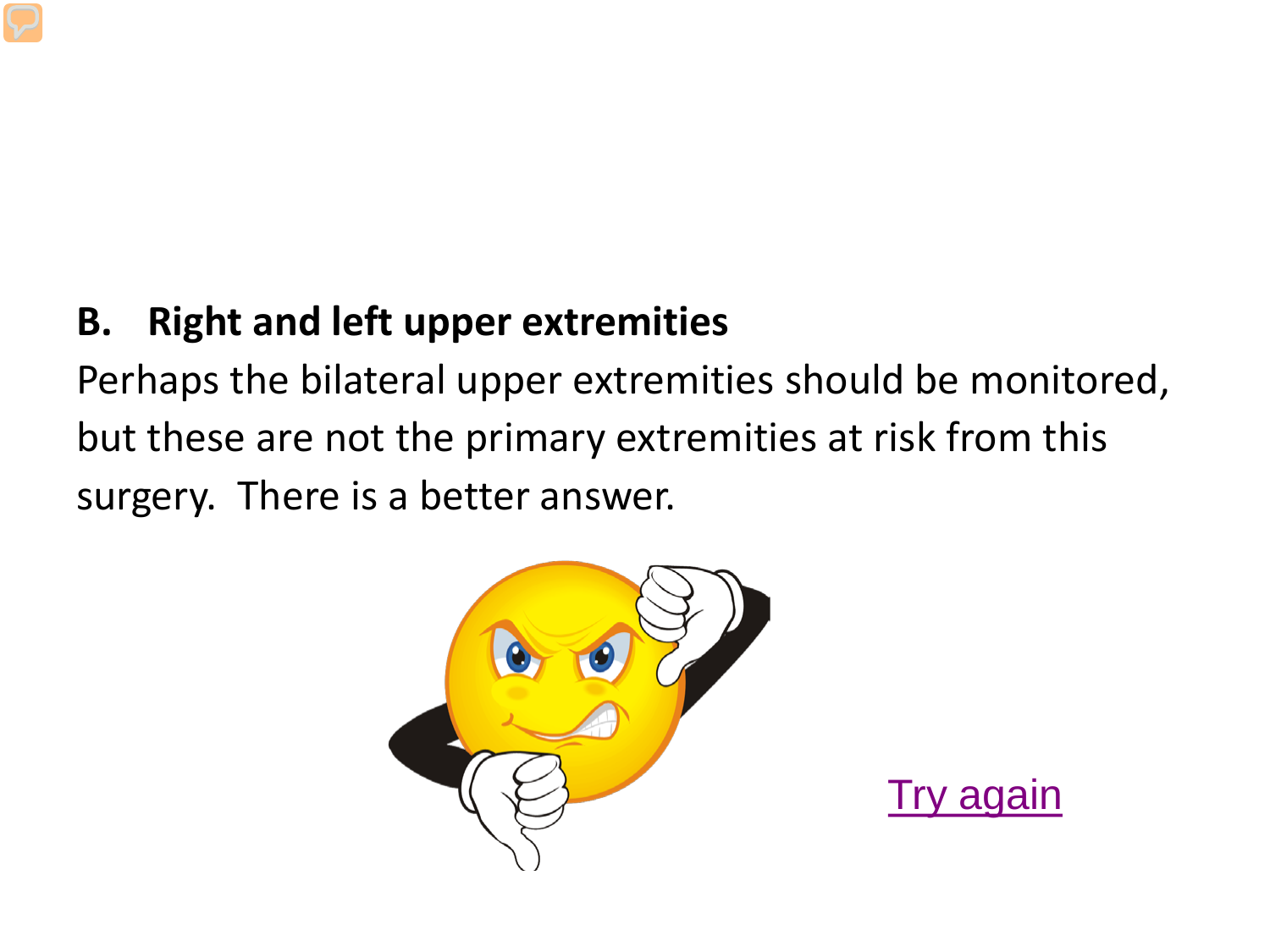#### <span id="page-4-0"></span>**Right and left upper and lower extremities**



Yes! Intraoperative neurophysiologic monitoring helps to prevent permanent neurological injury by alerting the surgeon & anesthesiologist of the need to modify surgical strategy &/or patient management.<sup>1</sup> This applies not only to potential injury from the surgical procedure itself, but also to detecting problems unrelated to the surgical procedure.<sup>2,3</sup> For example, IONM (especially SSEPs) have been shown to be a reliable intraoperative tool to monitor position related peripheral nerve injuries in spine, cardiac, orthopedic, and intracranial surgeries.4 Furthermore, monitoring both upper and lower extremities helps detect systemic causes of neuromonitoring changes, such as physiologic or pharmacologic effects, and helps with the differential diagnosis when a change occurs. Hence, there is value in monitoring "globally", or, for this case, including the upper extremities in neuromonitoring. *1. Neurosurg Rev.* 2007;30:109-16.

- *2. J Clin Monit Comput* 2006;20:437-44.
- *3. J Clin Anesth*. 2011;23:134-6.
- 4. *Otolaryngol Head Neck Surg*.2013;149(1):168-73.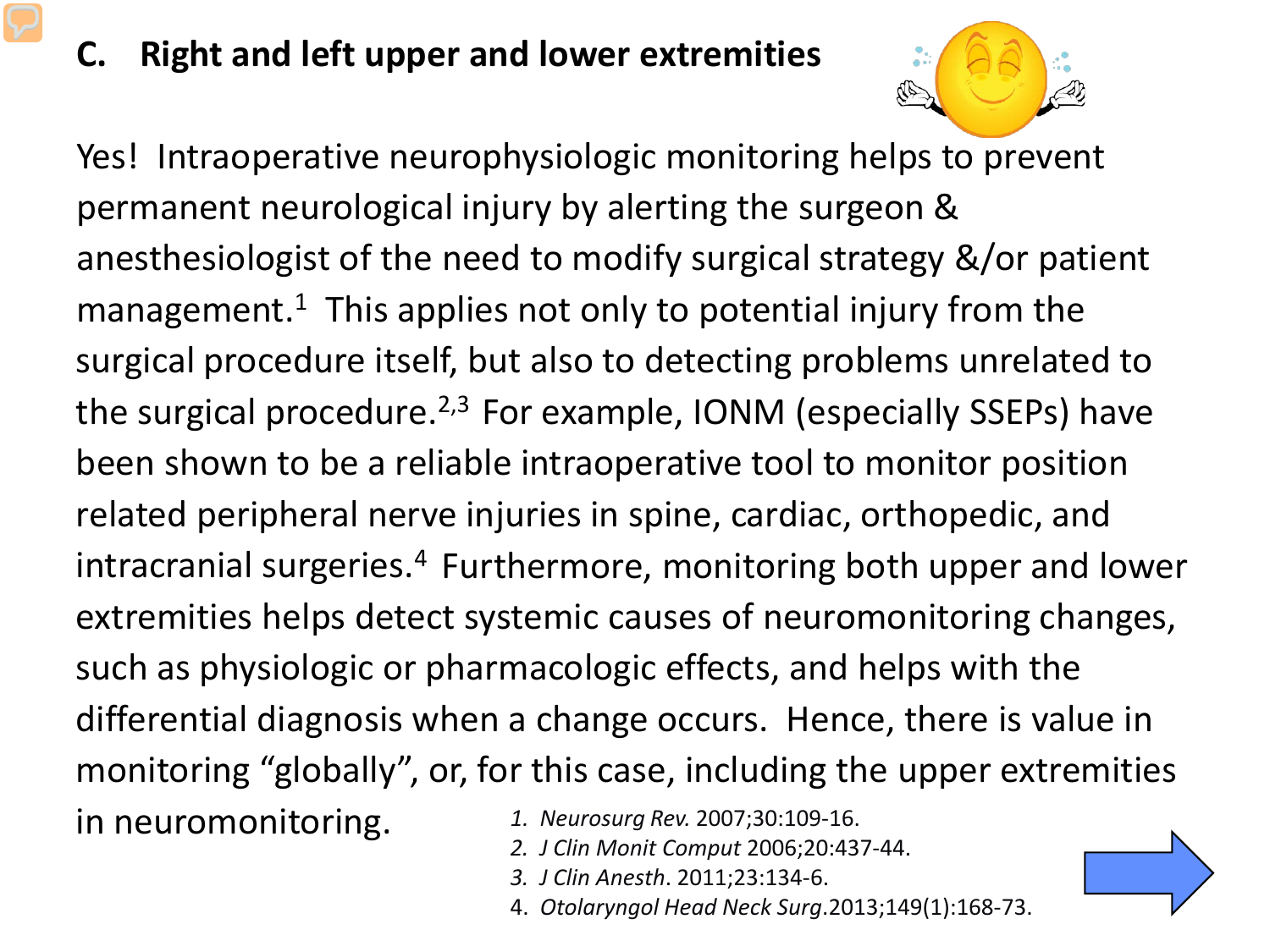The patient is positioned prone with arms in the cephalad position (<90 degrees angle) after an uneventful anesthetic induction and intubation and placement of arterial line and additional peripheral IVs.

After baseline SSEP signals are obtained, surgical incision is made.

As surgery progresses, the SSEPs are as follows from one extremity.



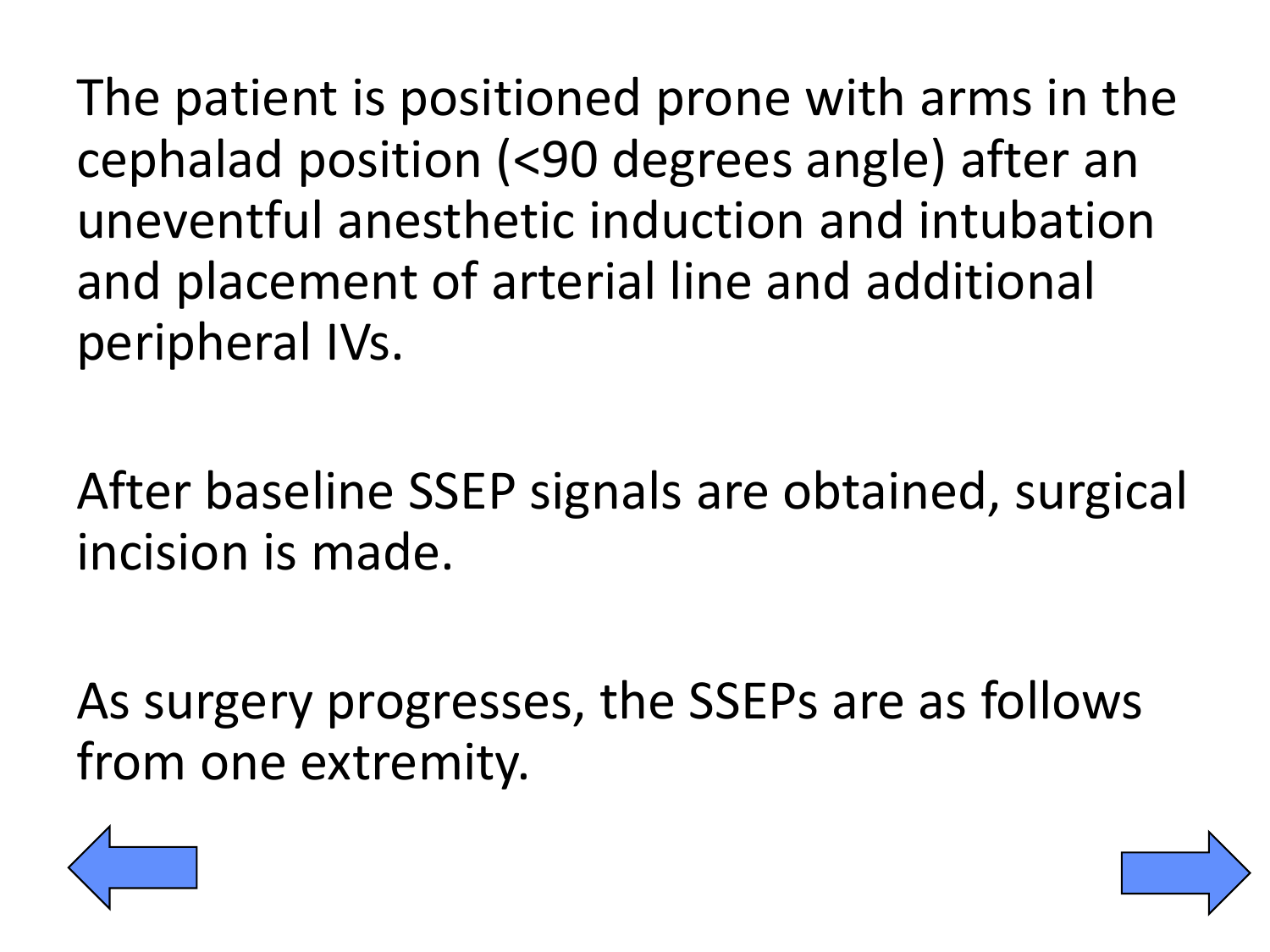<span id="page-6-0"></span>

**What signals are we seeing on this slide?**

**[A. SSEPs from](#page-7-0)  [one set of signal](#page-7-0)  [acquisitions/ one](#page-7-0)  ["run".](#page-7-0) B. SSEPs from a [lower extremity.](#page-8-0) [C. SSEPs from an](#page-9-0) [upper extremity.](#page-9-0) [D. From left to](#page-9-0) [right, signals are](#page-9-0)  [recorded from](#page-9-0)  [cortical, Erb's](#page-9-0)  [Point, and](#page-9-0) [subcortical](#page-9-0)  [areas.](#page-9-0)  [E. Both C and D](#page-11-0)  [are correct.](#page-11-0)**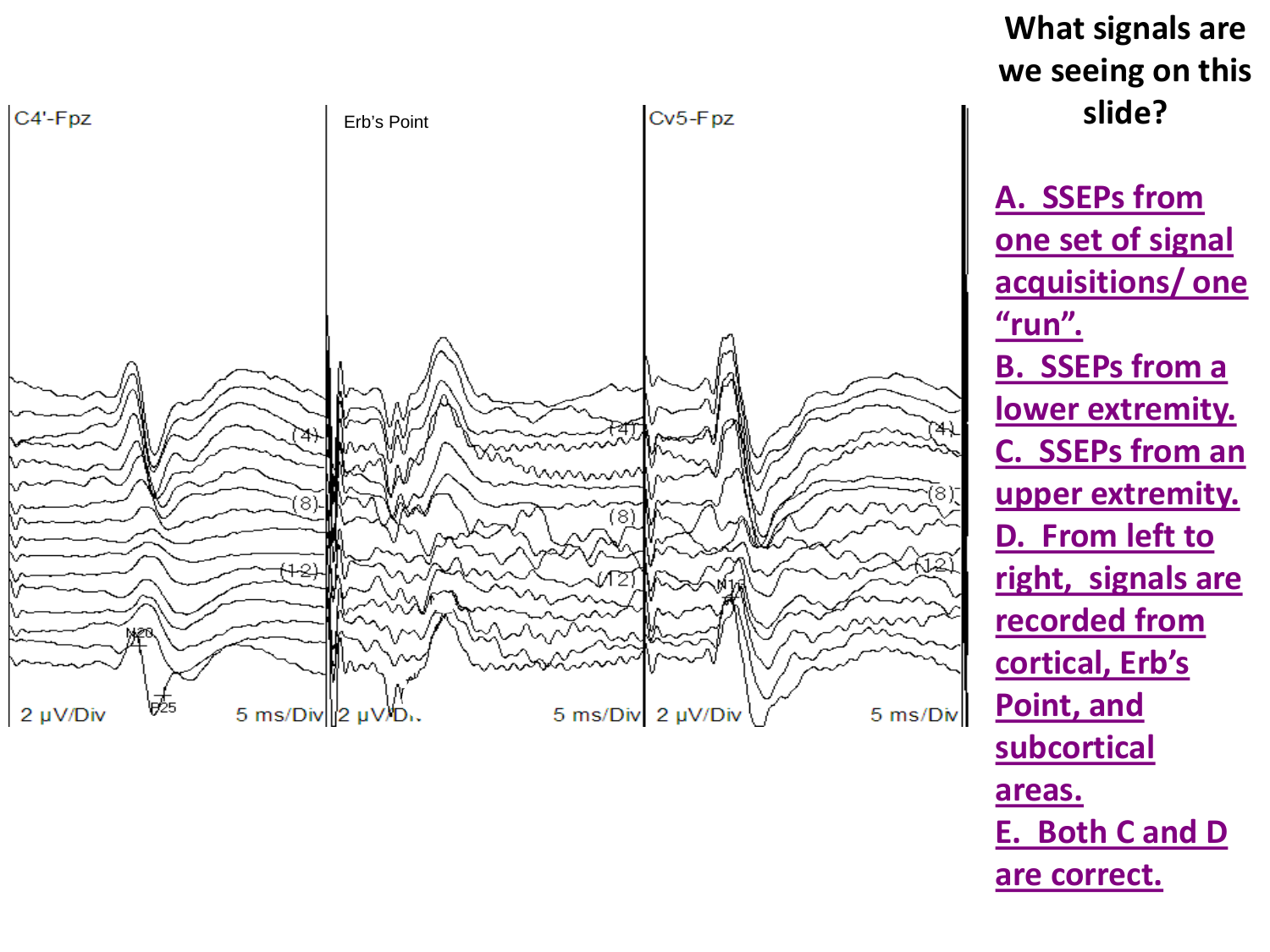#### <span id="page-7-0"></span>**A. SSEPs from one set of signal acquisitions/one "run".**

No. This is in in the "waterfall" format, where multiple runs over time are shown. In this case, the oldest signals are on top (earliest in case) and the newest (most recent during case) are on the bottom. This can be confirmed by checking the run number (i.e. run # 4, then #8, then #12) noted on the right. Of note, the time format in ascending or descending order is simply set by user preference. In addition, each SSEP signal is really an average of hundreds of repeated stimuli performed to improve signal-to-noise ratio (i.e. it is never just really one signal acquisition we are seeing.)



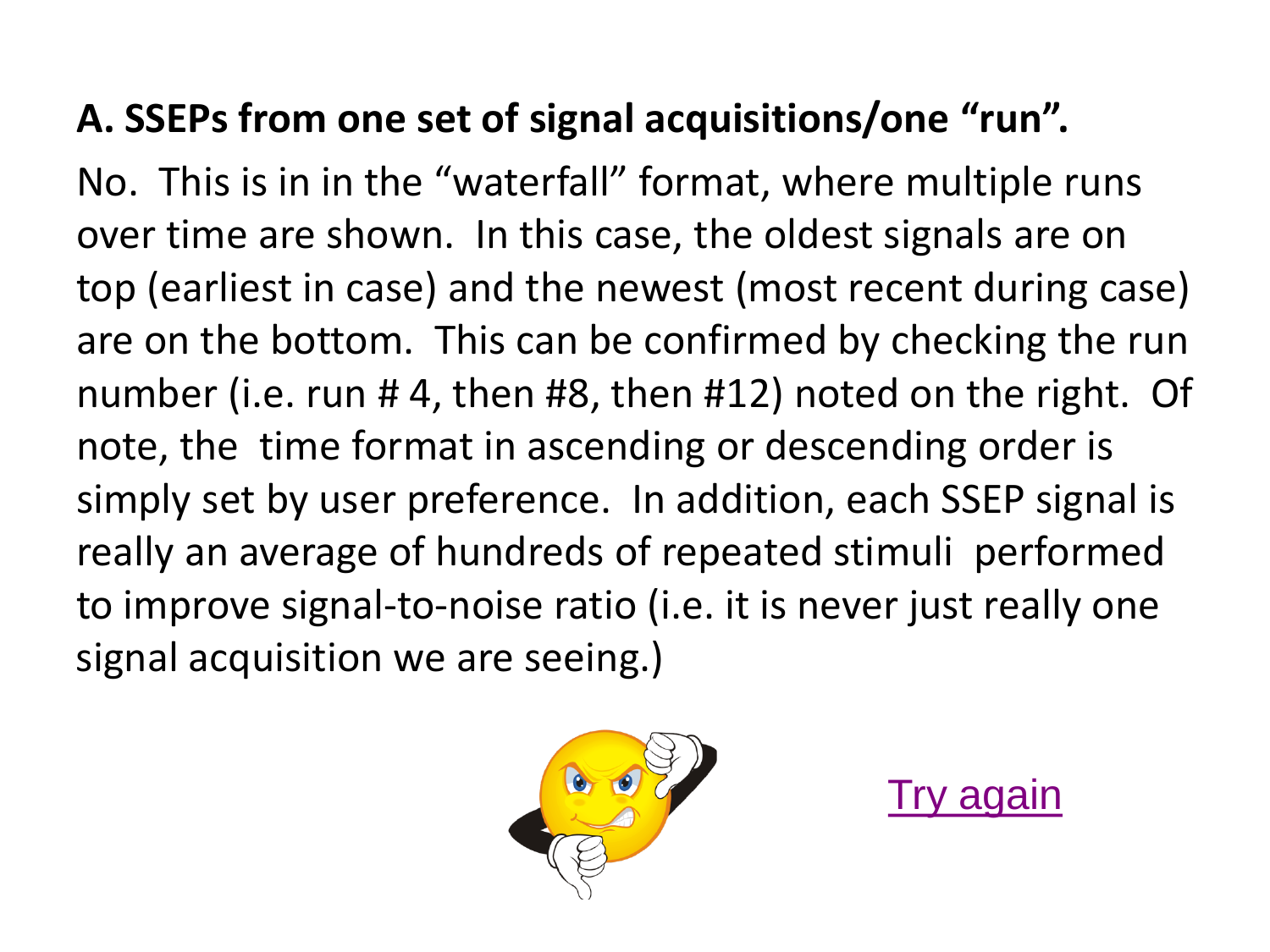#### <span id="page-8-0"></span>**B. SSEPs from a lower extremity.**

No. Lower extremity SSEPs are usually monitored by stimulating the posterior tibial nerve at the ankle (or, less often, the common peroneal nerve at the knee). Activation of the sensory component of these large mixed nerves sends responses along the sensory pathway all the way to the sensory cortical strip in the brain. Cortical SSEPs for a lower extremity are expected to occur later than for an upper extremity (because the signal has further to travel), and this occurs at about 37 msec (which may be called P37 or N37 by convention) in neurologically intact individuals. The upper extremity cortical signal occurs at about 20 msec in neurologically intact individuals (marked N20 on the left column of signals in this example). This is also the "latency" of the signal response.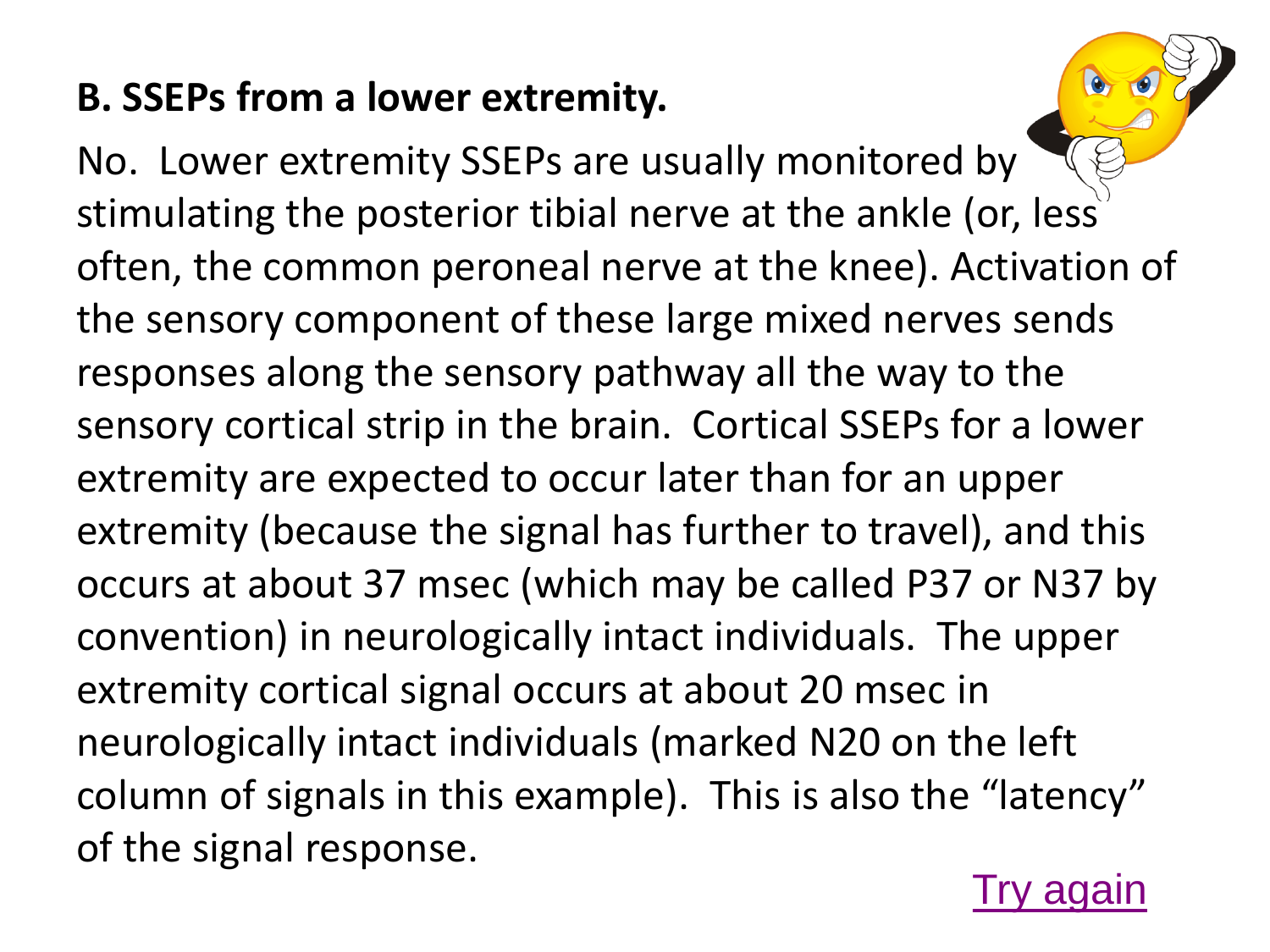### <span id="page-9-0"></span>**C. SSEPs from an upper extremity.**



These SSEPs are from an upper extremity. Upper extremity SSEPs are usually monitored by stimulating the median or ulnar nerve at the wrist. Activation of the sensory component of one of these large mixed nerves sends responses along the sensory pathway to the brain all the way to the sensory cortical strip. Cortical SSEPs for an upper extremity are expected to occur at about 20 msec (compared to about 37 msec for the lower extremity) and are traditionally called "N20" as labeled in this case on the left column of signals. This is also the "latency" of the signal response. However, there is a more complete answer…

[maybe -](#page-6-0) [Try again](#page-6-0)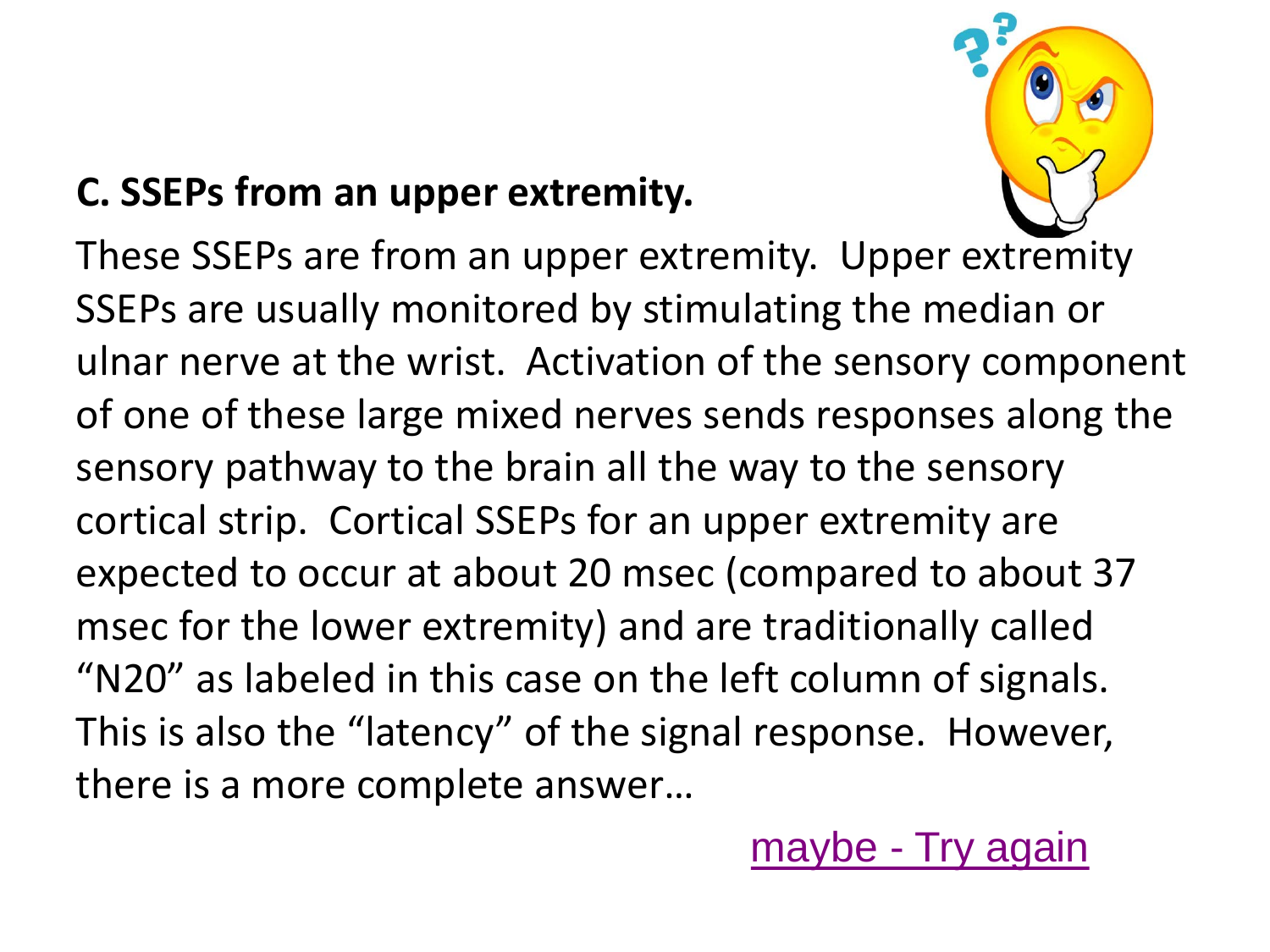### **D. From left to right, signals are recorded from cortical, Erb's Point, and subcortical areas.**

The labels at the top of each column mark the "recording montage". This is the electrode pair of two recording sites (an active electrode and a reference electrode) between which voltage is measured. The 10-20 International System of EEG electrode placement is used to describe scalp placement of electrodes for cortical recordings. Just as the cortical recording can be identified by the approximate msec time of the signal, subcortical can be identified as occurring at about 14 msec from an upper extremity in a neurologically intact patient. Erb's point has a signal latency of about 10 msec from an upper extremity in a neurologically intact However, there is a more complete response…

[maybe -](#page-6-0) [Try again](#page-6-0)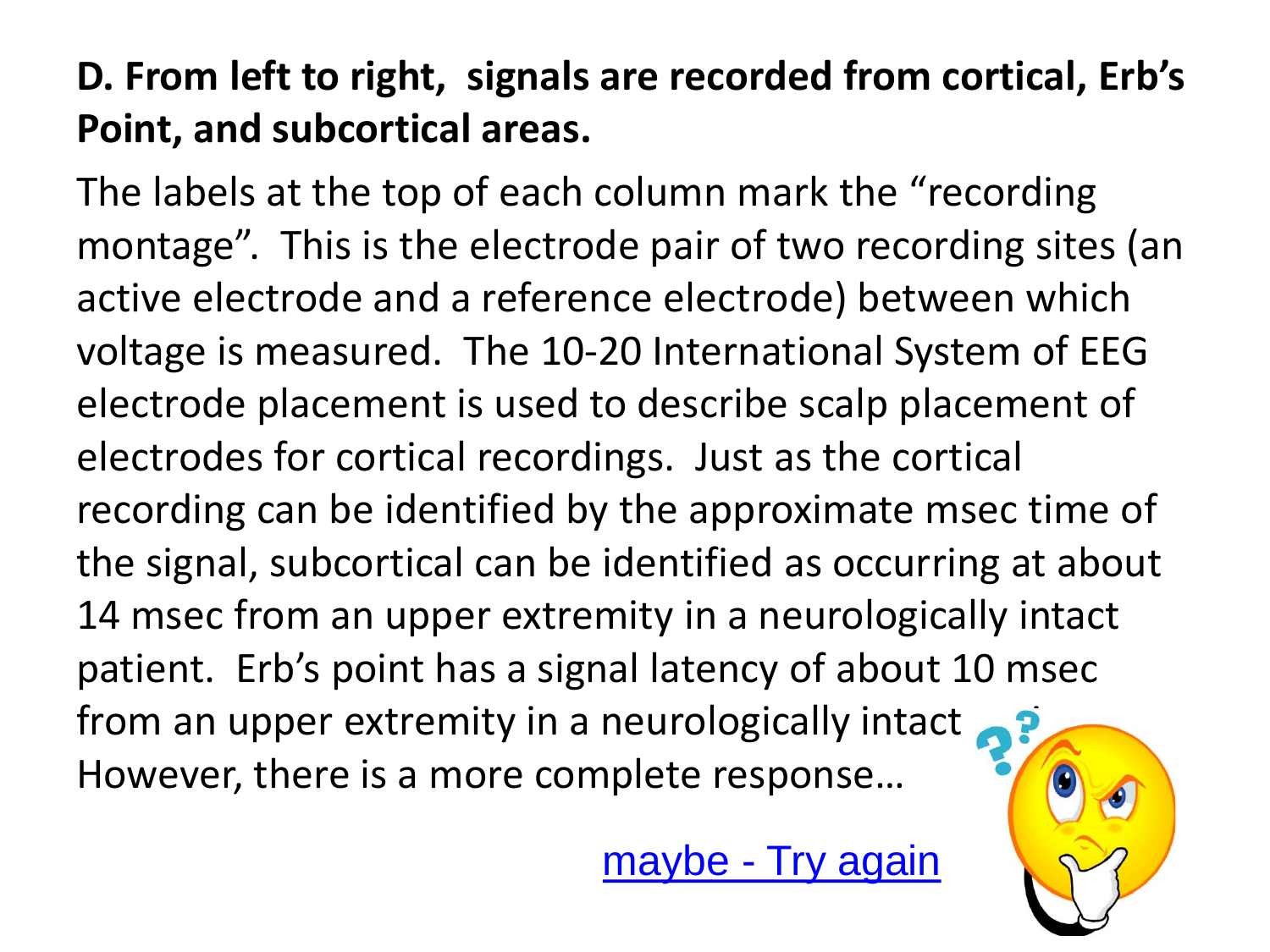**E. Both C and D are correct.** 



<span id="page-11-0"></span>Yes! These SSEPs are from an upper extremity. Upper extremity SSEPs are usually monitored by stimulating the median or ulnar nerve at the wrist. Activation of the sensory component of one of these large mixed nerves sends responses along the sensory pathway to the brain all the way to the sensory cortical strip. Cortical SSEPs for an upper extremity are expected to occur at about 20 msec (compared to about 37 msec for the lower extremity) and are traditionally called "N20" as labeled in this case on the left column of signals. ). This is also the "latency" of the signal response. The labels at the top of each column mark the "recording montage". This is the electrode pair of two recording sites (an active electrode and a reference electrode) between which voltage is measured. The 10-20 International System of EEG electrode placement is used to describe scalp placement of electrodes for cortical recordings. Just as the cortical recording can be identified by the approximate msec time of the signal, subcortical can be identified as occurring at about 14 msec from an upper extremity in a neurologically intact patient. Erb's point has a signal latency of about 10 msec from an upper extremity in a neurologically intact patient.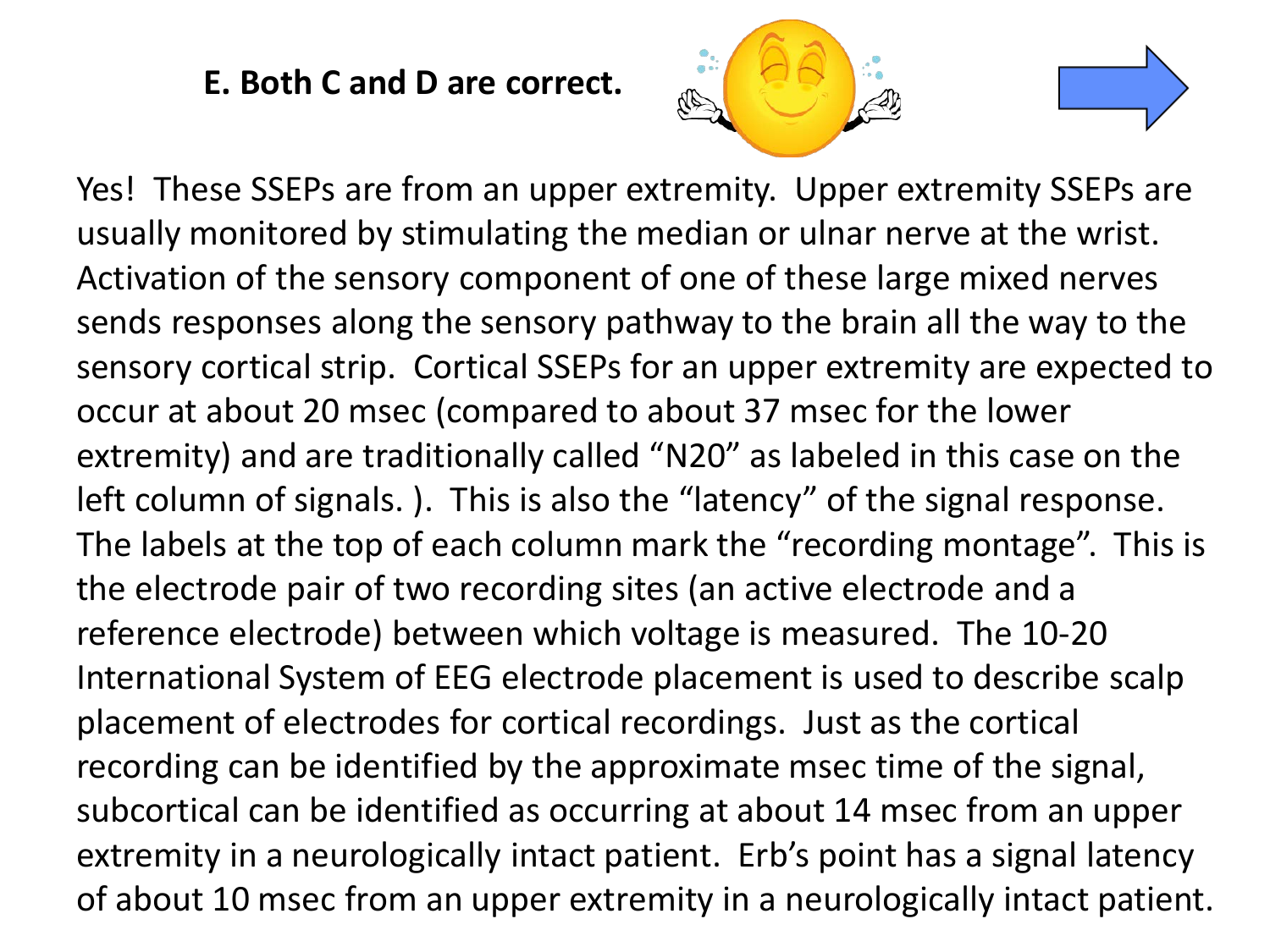#### **SSEPs**

**This slide further demonstrates SSEP signals from Erb's Point, subcortical (cervical), and cortical areas.** 



Erb's



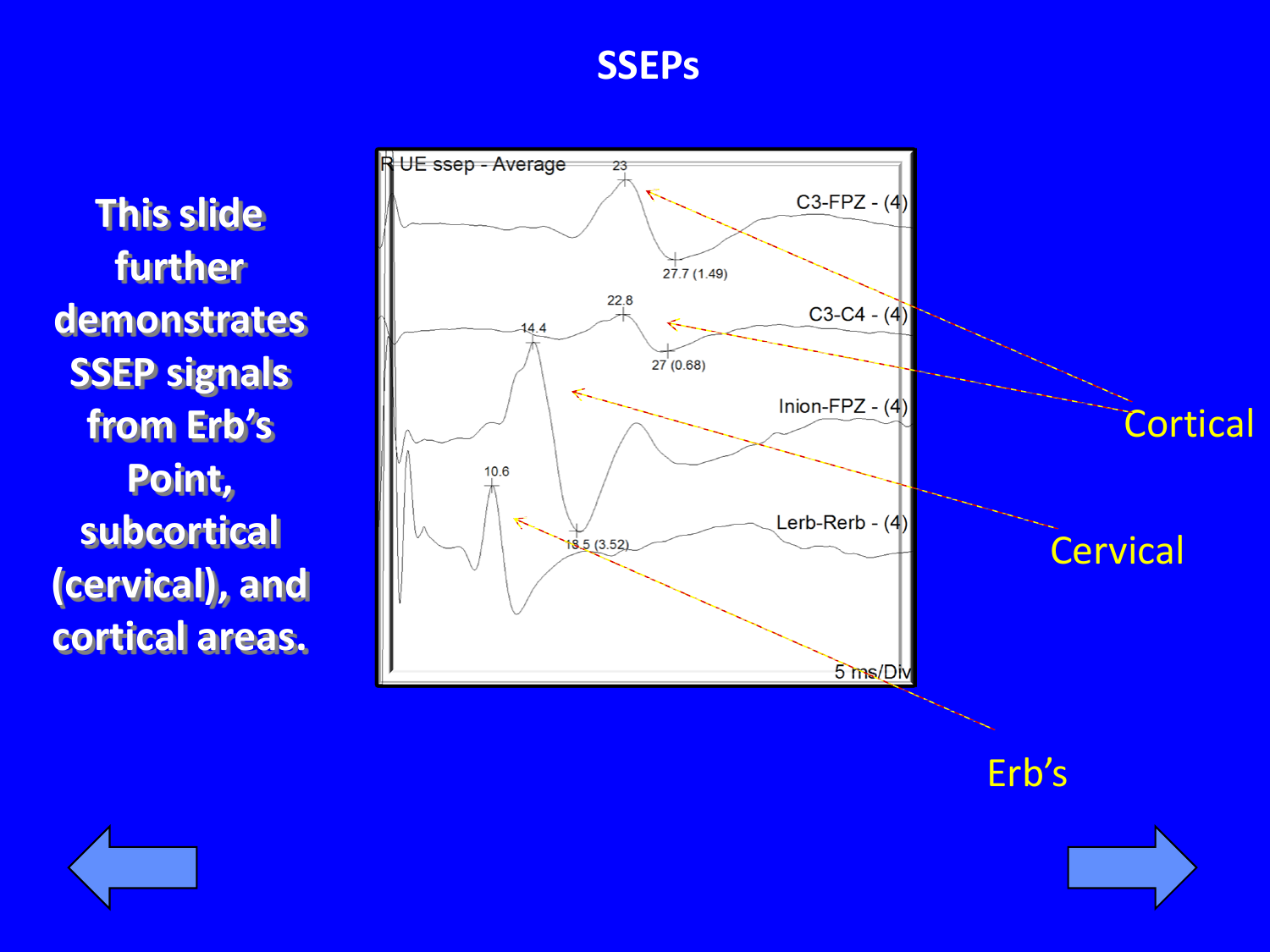<span id="page-13-0"></span>



**[A. A cortical bony](#page-14-0)  [breech by a pedical](#page-14-0)  [screw that could lead to](#page-14-0)  [radiculopathy.](#page-14-0) [B. An increase in](#page-15-0)  [anesthetic depth.](#page-15-0)  [C. Addition of](#page-16-0)  [neuromuscular](#page-16-0)  [blockade.](#page-16-0)  [D. Insult to the brachial](#page-18-0)  [plexus from positioning](#page-18-0)  [or some other insult to](#page-18-0)  [the left upper](#page-18-0)  [extremity.](#page-18-0)  [E. Neck malposition.](#page-17-0)**

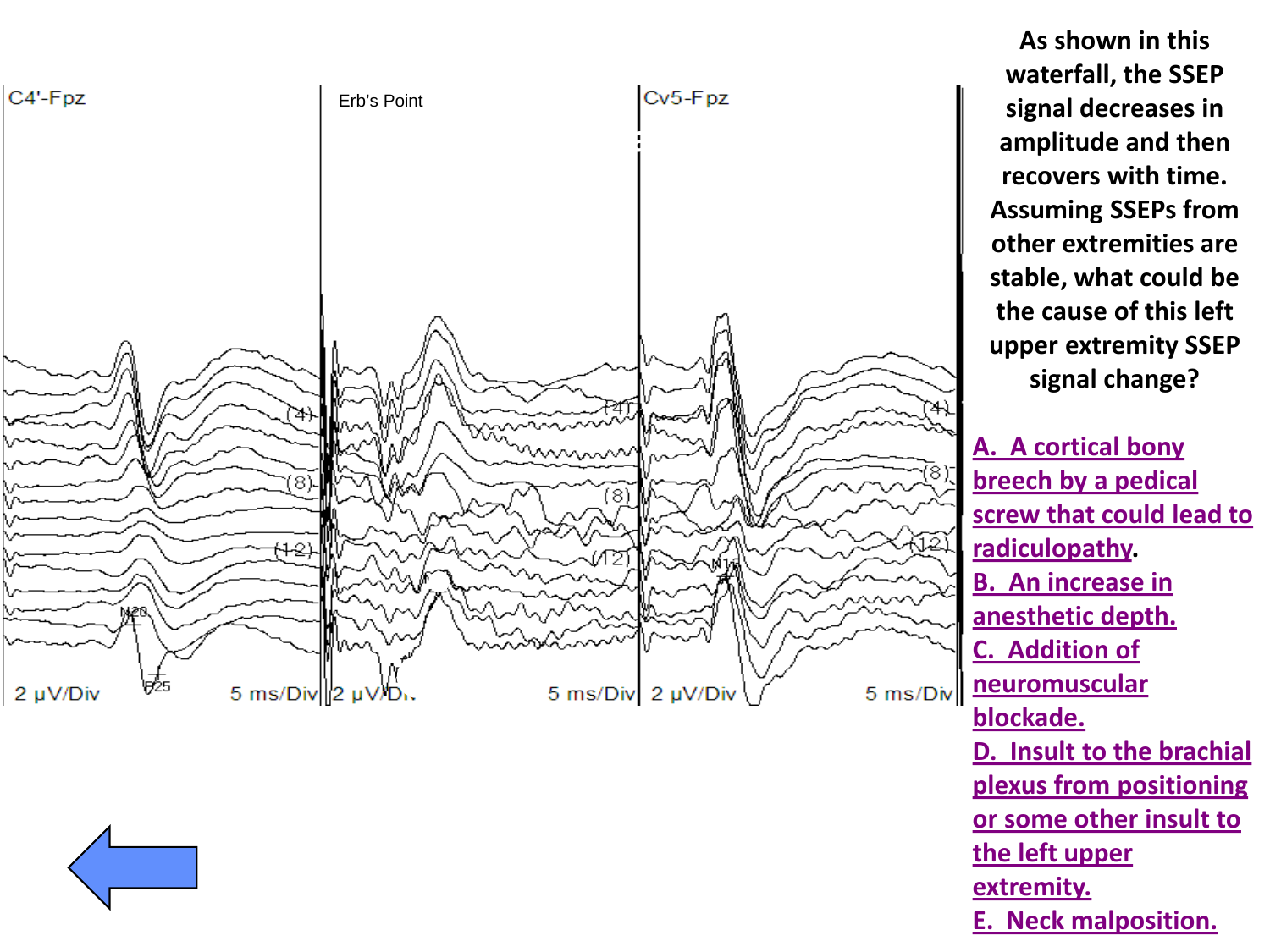

#### <span id="page-14-0"></span>**A. A cortical bony breech by a pedical screw that could lead to radiculopathy.**

No. The lower extremities and not the uppers would be at neurological risk from this lumbar spine surgery, and triggered EMG would better identify impending radiculopathy from a cortical breech by a pedicle screw.

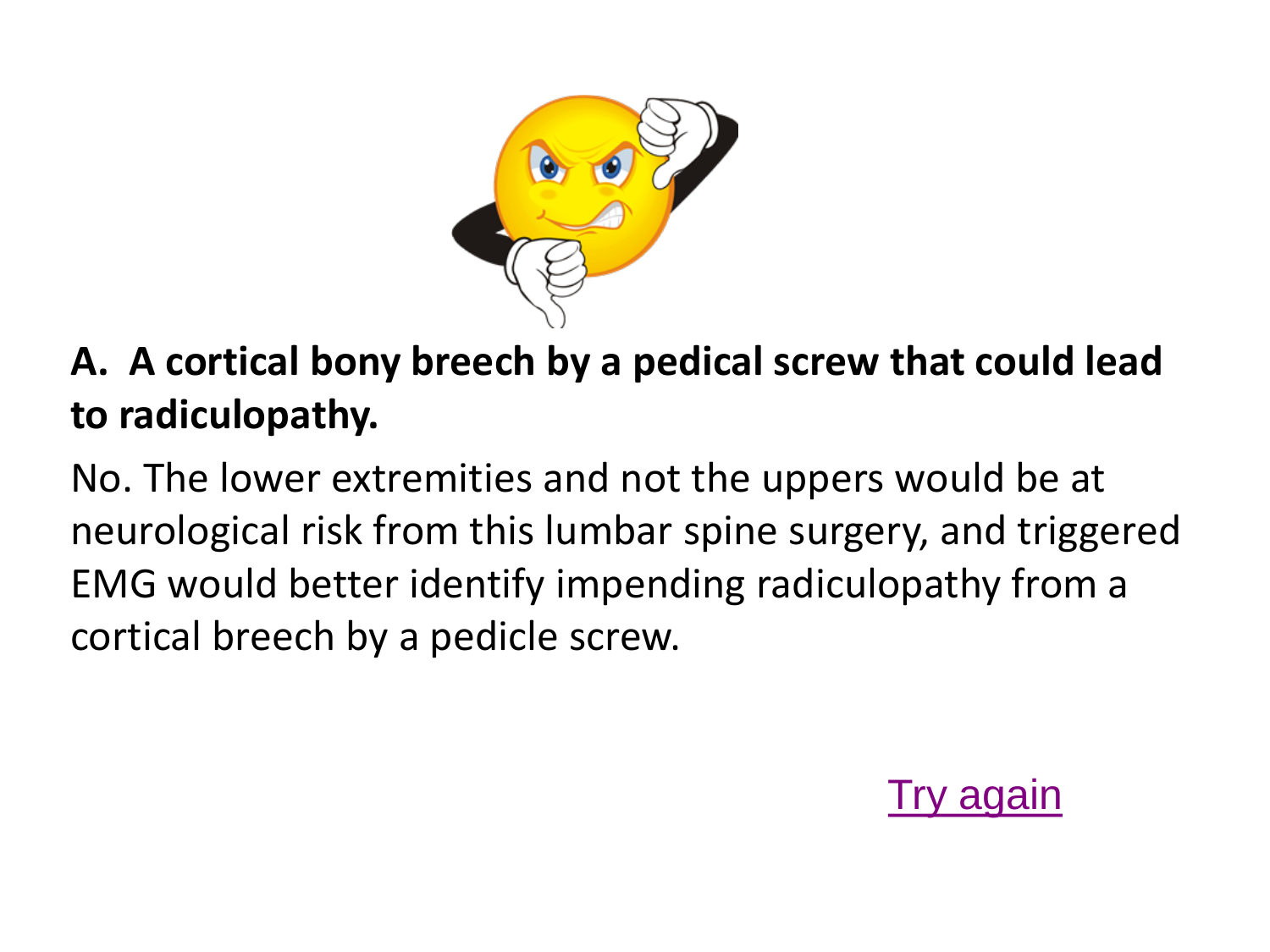<span id="page-15-0"></span>

#### **B. Increase in anesthetic depth.**

No. Anesthetic depth will impact cortical SSEPs more than SSEPs from lower level areas due to the increasing number of synaptic connections at the cortical level. The changes seen in these SSEPs are consistent throughout recording sites. Also, pharmacological effects should have a global impact, and no changes are seen in this case to other extremities.

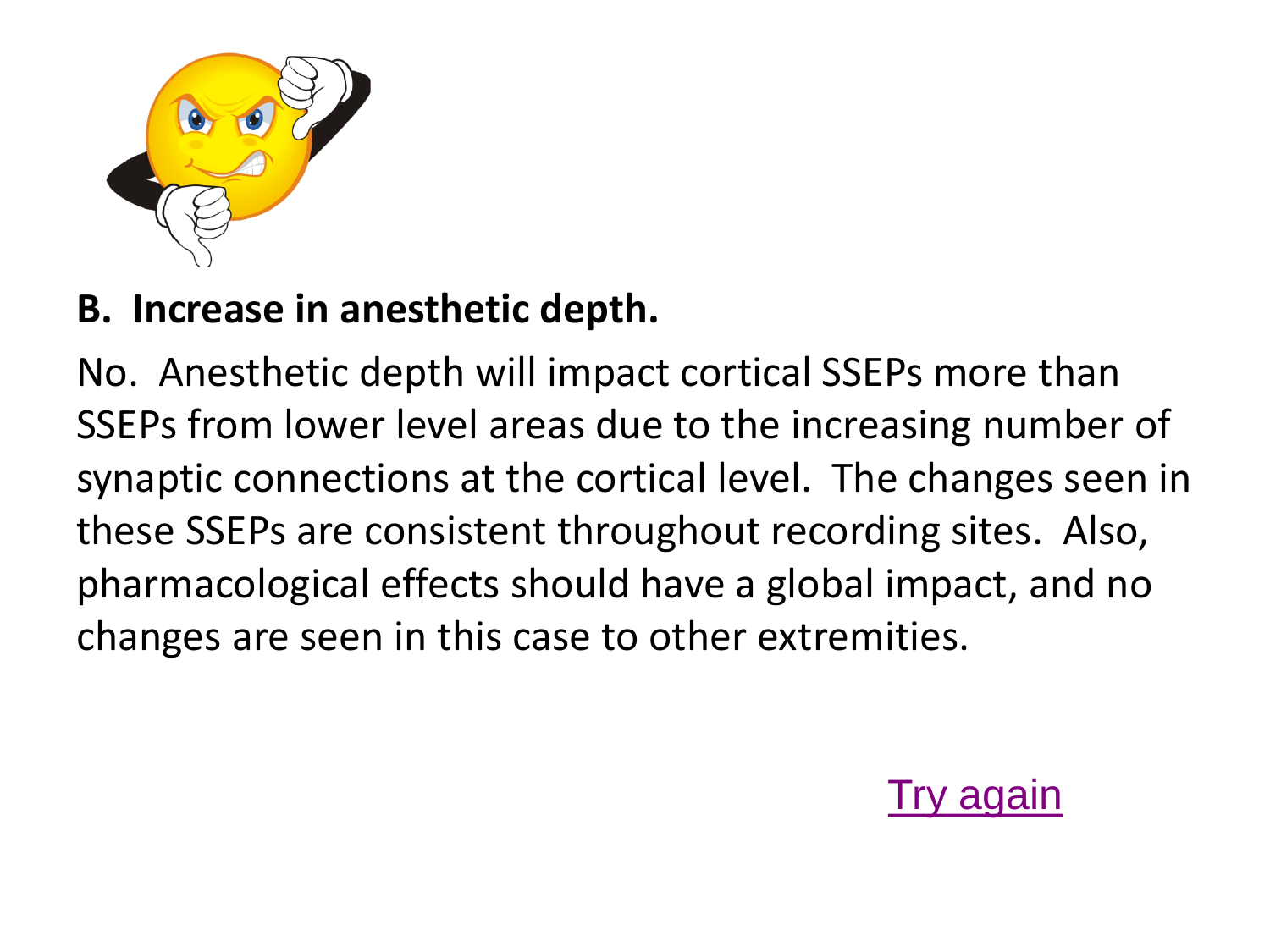## <span id="page-16-0"></span>**C. Addition of neuromuscular blockade.**

No. Neuromuscular blockade actually can make it easier to see SSEP signals because it reduces artifact. Also, pharmacological effects should have a global impact, and no changes are seen in this case to other extremities. Of course with EMG monitoring, neuromuscular blockade past the time of surgical exposure is contraindicated for this case.



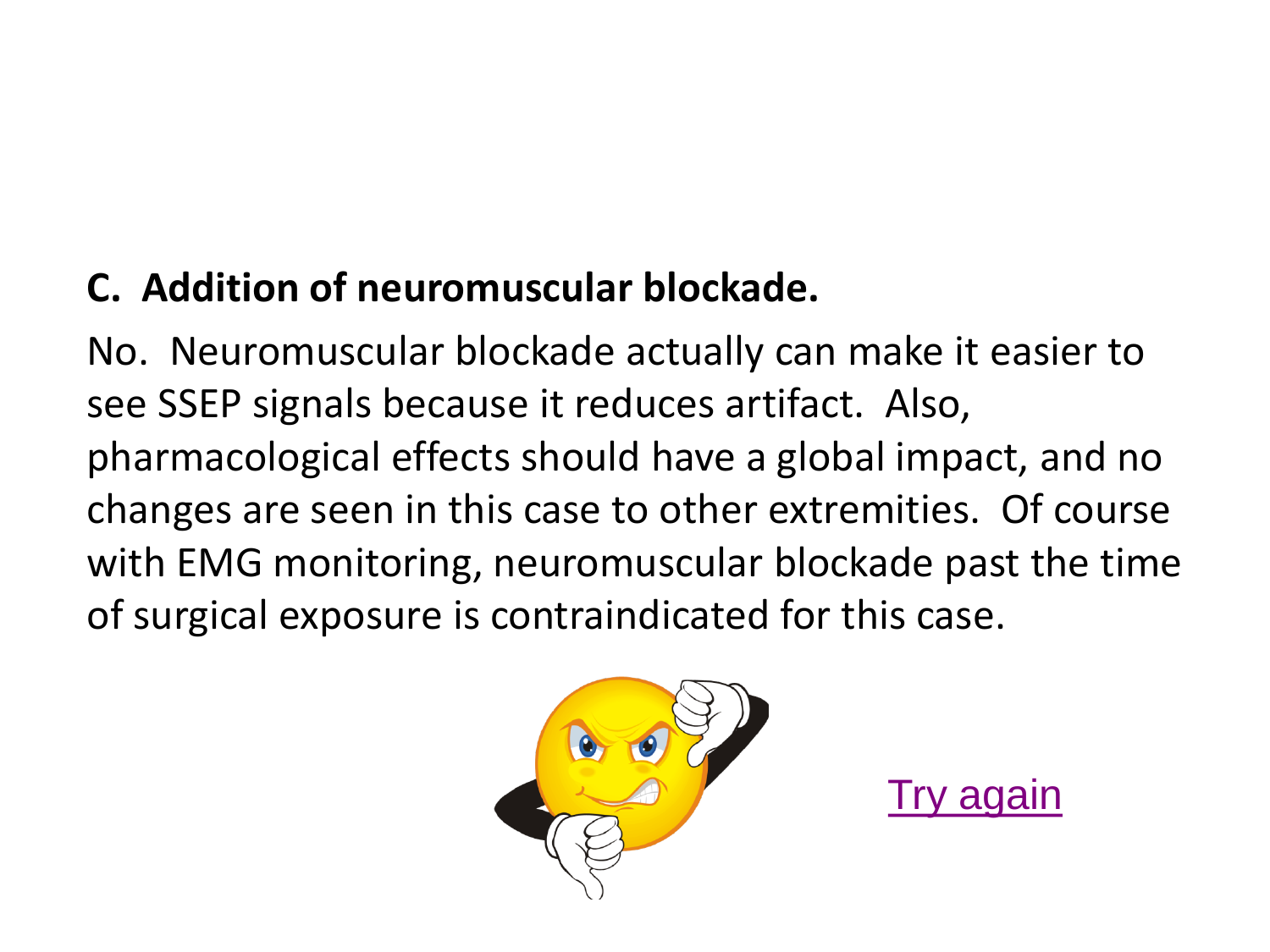#### <span id="page-17-0"></span>**E. Neck malposition**

No. If neck malposition was the etiology of the SSEP change, the ipsilateral Erb's point signal should be preserved, since it is located at the upper trunk of the brachial plexus (just above the clavicle), so neurologic transmission through the cervical spine has not yet occurred at this recording site. Hence Erb's point can be valuable in helping pinpoint the cause of a neuromonitoring change.